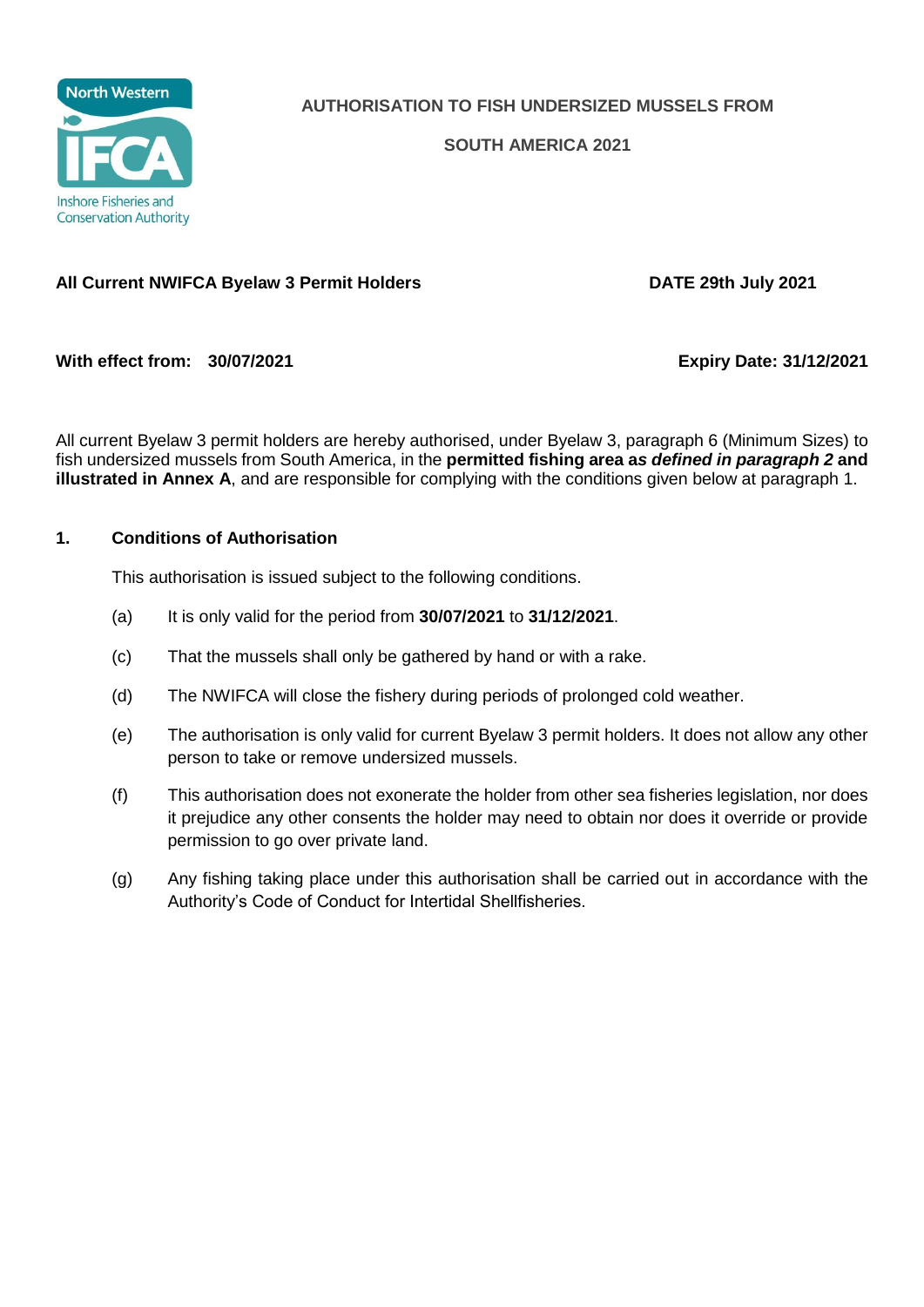## **2. Definition of Permitted Fishing Area**

The **permitted fishing area** is the area enclosed by a straight line connecting points A, B, C, D in order, and returning to point A

| <b>Point</b> | Latitude<br>(decimal degrees) | Longitude<br>(decimal degrees) | Latitude (degrees,<br>decimal minutes) | Longitude (degrees,<br>decimal minutes) |
|--------------|-------------------------------|--------------------------------|----------------------------------------|-----------------------------------------|
|              | 54.042388                     | -3.109495                      | 54° 2.543'N                            | 003° 6.570' W                           |
| В            | 54.045913                     | $-3.120218$                    | 54° 2.755'N                            | 003° 7.213' W                           |
|              | 54.059616                     | $-3.105205$                    | 54° 3.577'N                            | 003° 6.312' W                           |
|              | 54.056091                     | $-3.094479$                    | 54° 3.365'N                            | 003° 5.669' W                           |

## **3. Advisory Notes**

- (a) NWIFCA officers have the power to withdraw authorisations at any point should the need arise, and will consult with Natural England throughout the duration of the fishery. Should there be concerns that losses of mussel around Morecambe Bay is occurring which will impact on the available bird feeding resource, the NWIFCA will withdraw authorisations and close the fishery.
- (b) Avoid driving vehicles over the seed mussels as far as possible. Using a single access route will avoid unnecessary damage to the mussel stock.

This authorisation may be revoked by the NWIFCA at any time and any breach of the terms or conditions of this authorisation shall make it null and void.

By Order of the Authority

STEPHEN ATKINS Chief Executive